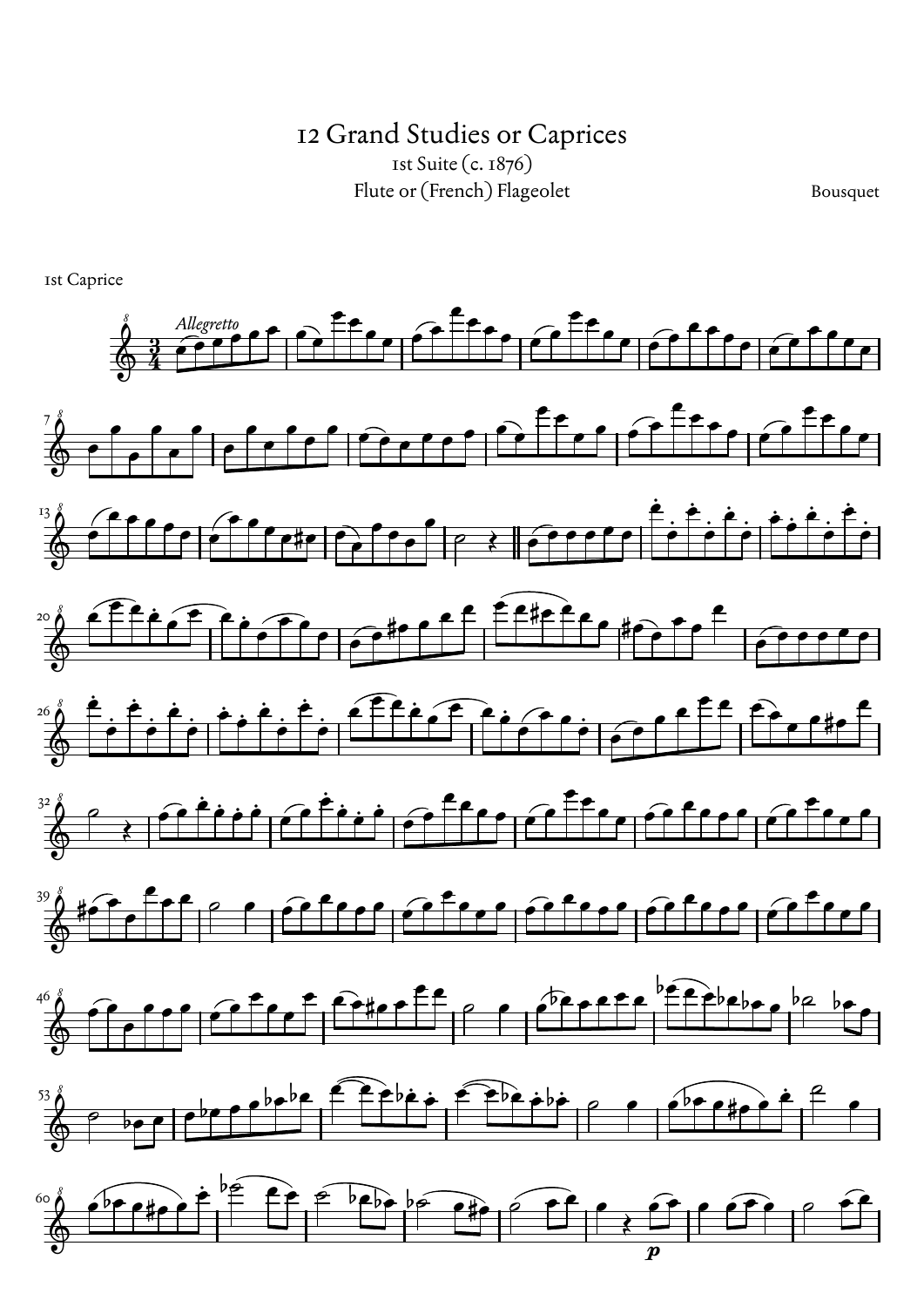

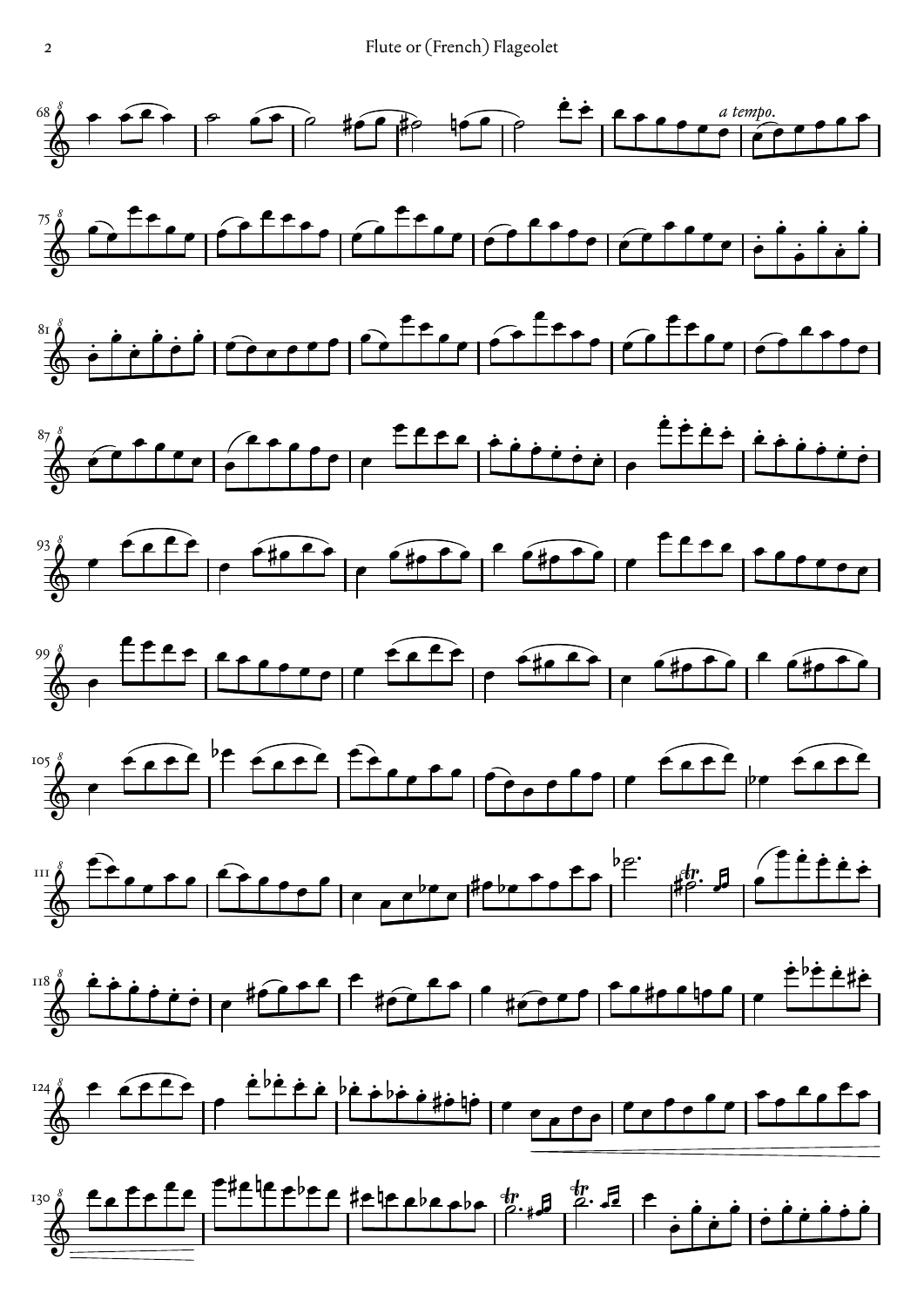

2nd Caprice













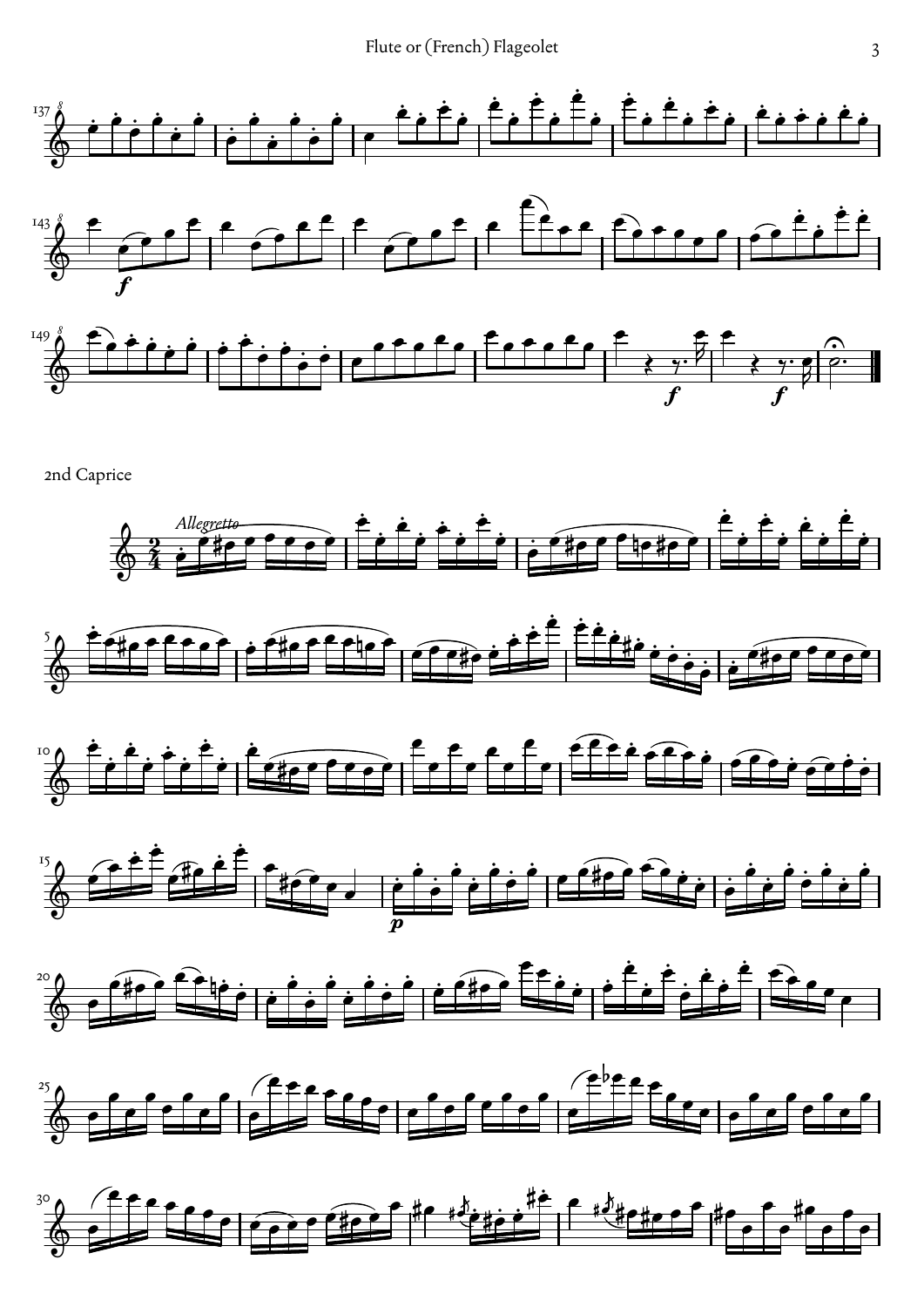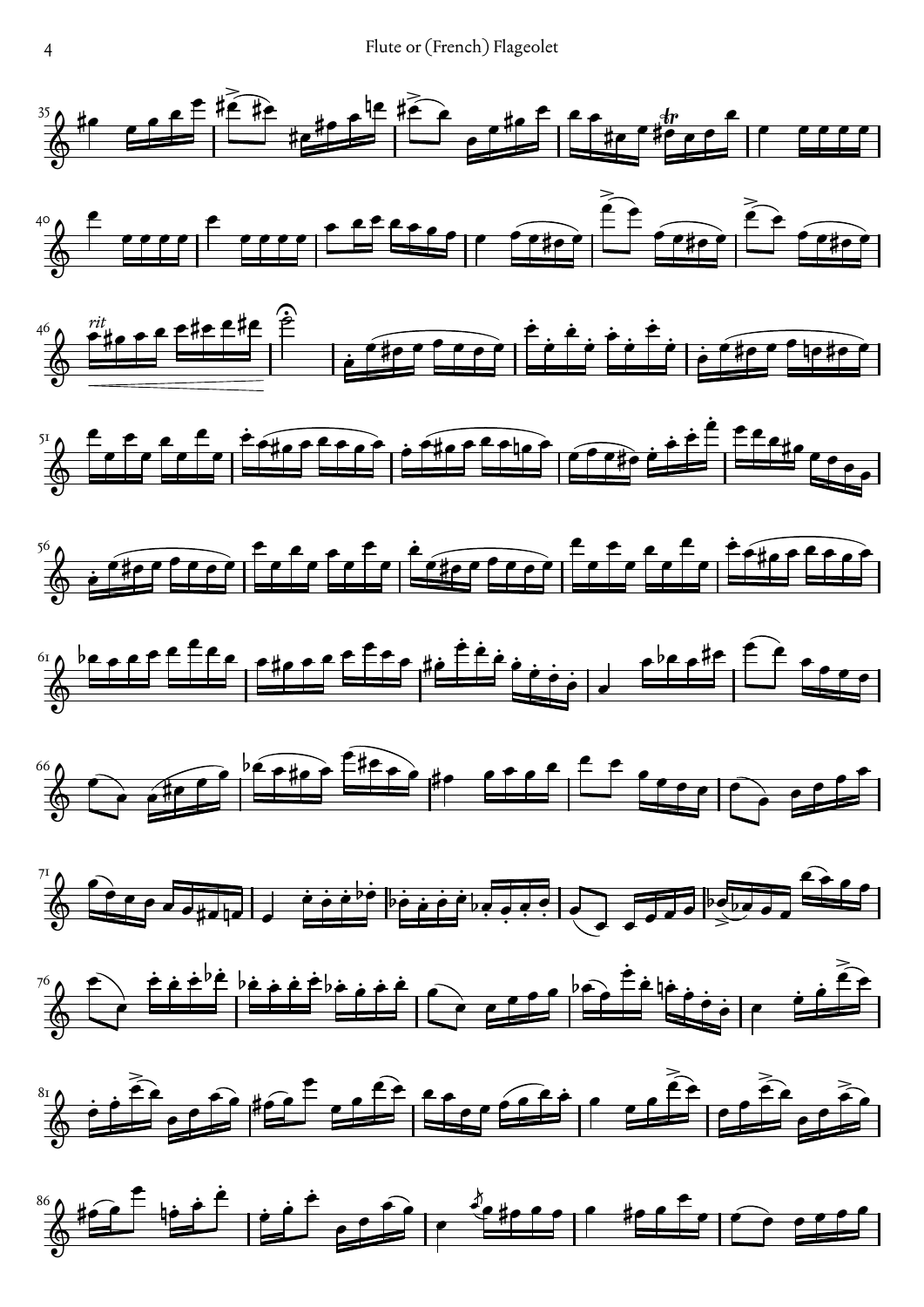

3rd Caprice



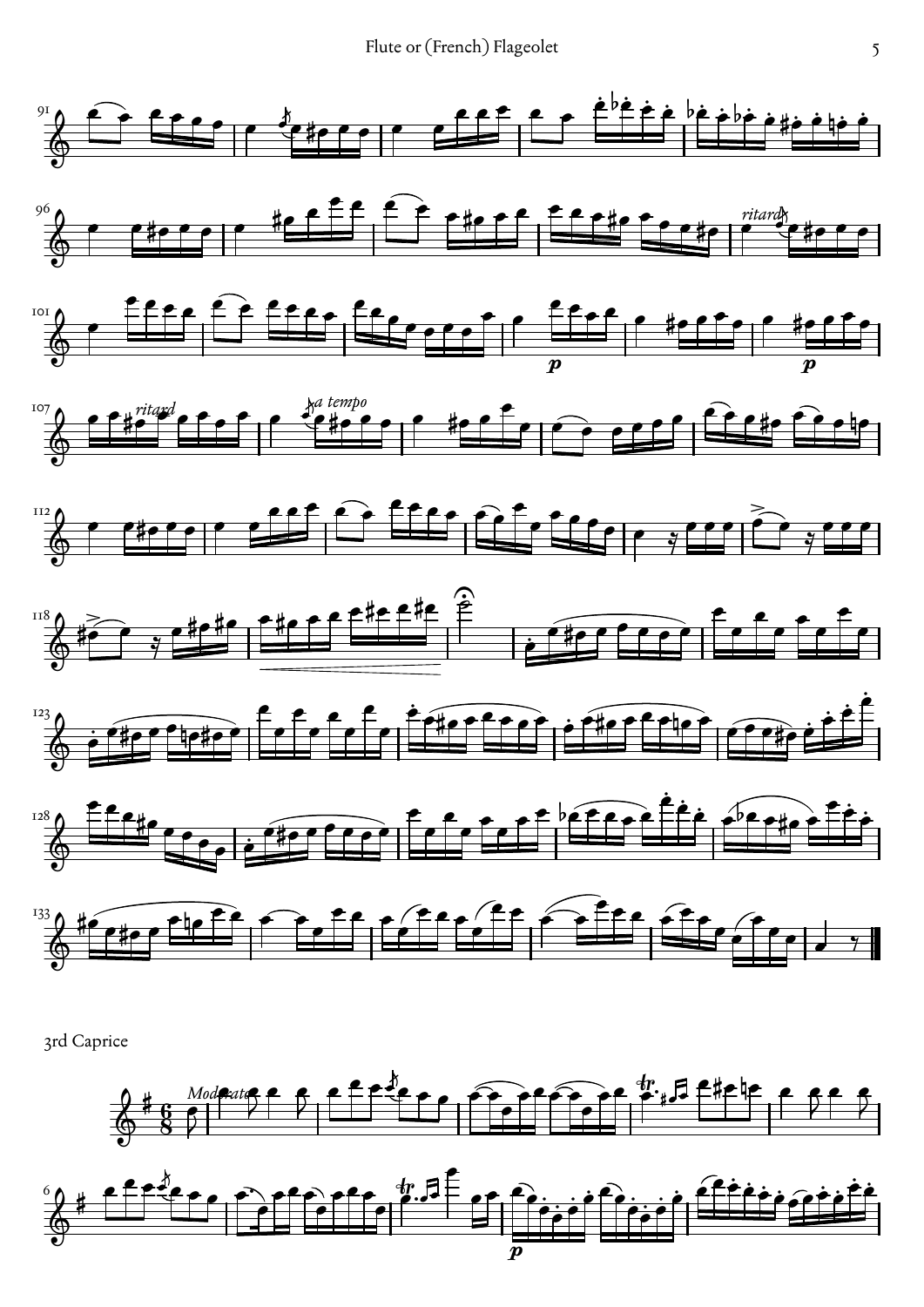